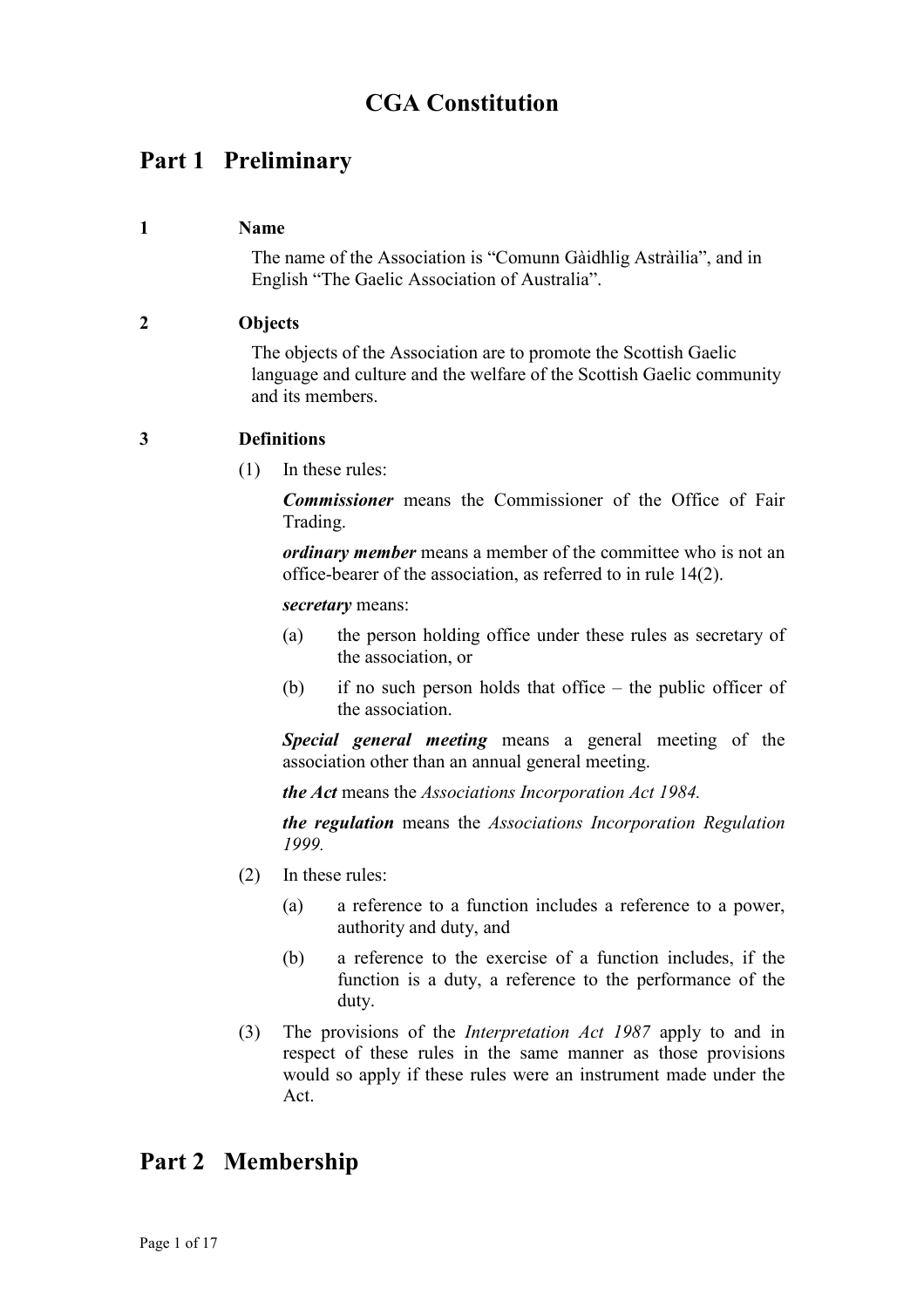#### 4 Membership qualifications

A person is qualified to be a member of the association if, but only if:

(a) the person is a person referred to in section  $15(1)$  (a), (b) or (c) of the Act and has not ceased to be a member of the association at any time after incorporation of the association under the Act,

or the person is a natural person:

- (i) who has been nominated for membership of the association as provided by rule 3, and
- (ii) who has been approved for membership of the association by the committee of the association.

#### 5 Nomination for membership

- (1) A nomination of a person for membership of the association:
	- (a) must be made in writing in the form set out in Appendix 1 to these rules, and
	- (b) must be lodged with the secretary of the association.
- (2) As soon as practicable after receiving a nomination for membership, the secretary must refer the nomination to the committee which is to determine whether to approve or to reject the nomination.
- (3) As soon as practicable after the committee makes that determination, the secretary must:
	- (a) notify the nominee, in writing, that the committee approved or rejected the nomination (whichever is applicable), and
	- (b) if the committee approved the nomination, request the nominee to pay (within the period of 28 days after receipt by the nominee of the notification) the sum payable under these rules by a member as entrance fee and annual subscription.
- (4) the secretary must, on payment by the nominee of the amounts referred to in clause (3) (b) within the period referred to in that provision, enter the nominee's name in the register of members and, on the name being so entered, the nominee becomes a member of the association.

#### 6 Cessation of membership

A person ceases to be a member of the association if the person:

- (a) dies, or
- (b) resigns membership, or
- (c) is expelled from the association.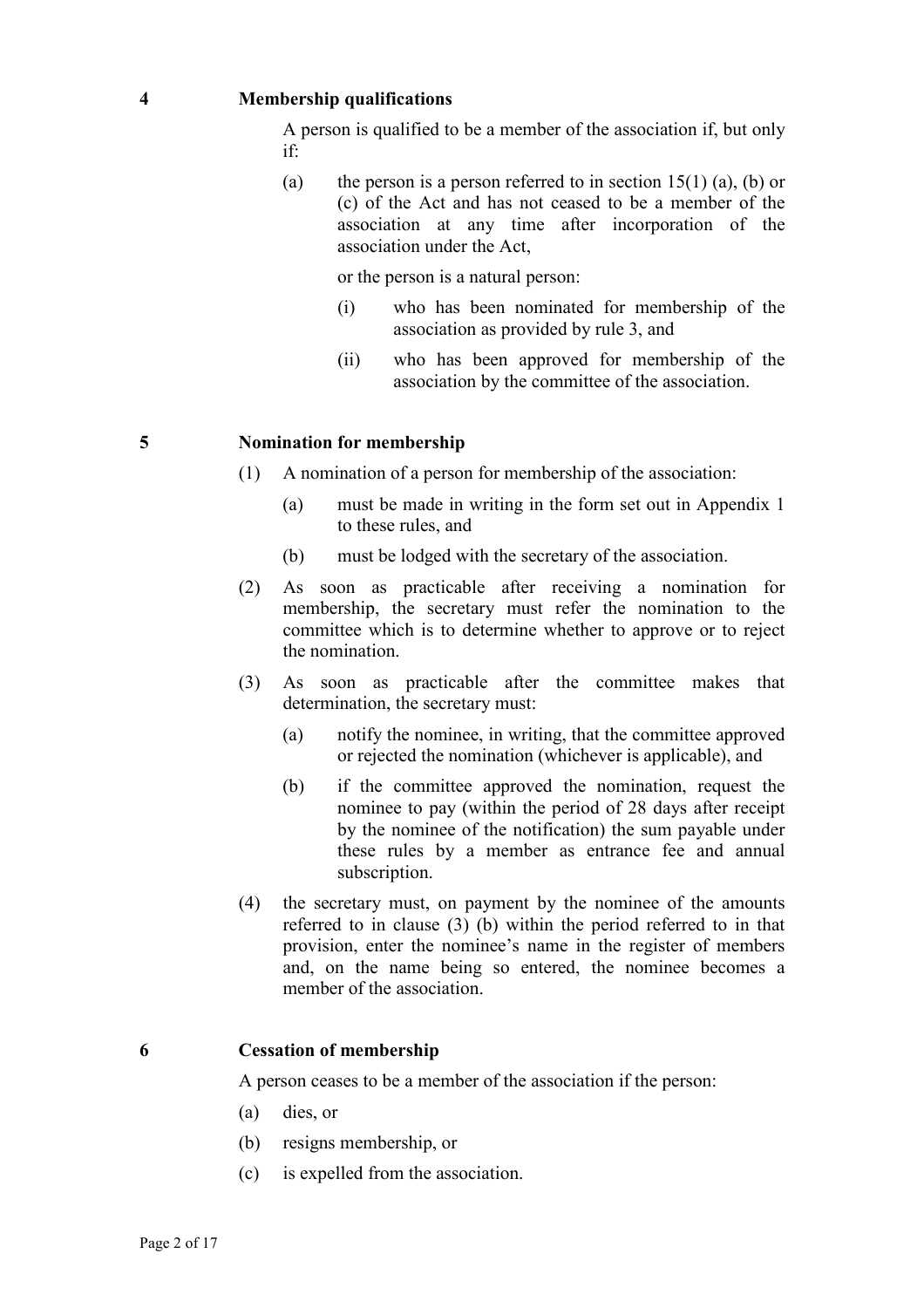#### 7 Membership entitlements not transferable

A right, privilege or obligation which a person has by reason of being a member of the association:

- (a) is not capable of being transferred or transmitted to another person, and
- (b) terminates on cessation of the person's membership.

#### 8 Resignation of membership

- (1) A member of the association is not entitled to resign that membership except in accordance with this rule.
- (2) A member of the association who has paid all amounts payable by the member to the association in respect of the member's membership may resign from membership of the association by first giving to the secretary written notice of at least one month (or such other period as the committee may determine) of the member's intention to resign and, on the expiration of the period of notice, the member ceases to be a member.
- (3) If a member of the association ceases to be a member under clause (2), and in every other case where a member ceases to hold membership, the secretary must make an appropriate entry in the register of members recording the date on which the member ceased to be a member.

#### 9 Register of members

- (1) The public officer of the association must establish and maintain a register of members of the association specifying the name and address of each person who is a member of the association together with the date on which the person became a member.
- (2) The register of members must be open for inspection, free of charge, by any member of the association at any reasonable hour.
- (3) A member of the association may obtain a copy of any part of the register on payment of a fee of \$1 for each page copied or, if some other amount is determined by the committee, that other amount.

# 10 Fees and subscriptions

- (1) A member of the association must, on admission to membership, pay to the association a fee of \$1 or, if some other amount is determined by the committee, that other amount.
- (2) In addition to any amount payable by the member under clause (1), a member of the association must pay to the association an annual membership fee of \$2 or, if some other amount is determined by the committee, that other amount:
	- (a) except as provided by paragraph (b), before 1 April in each calendar year, or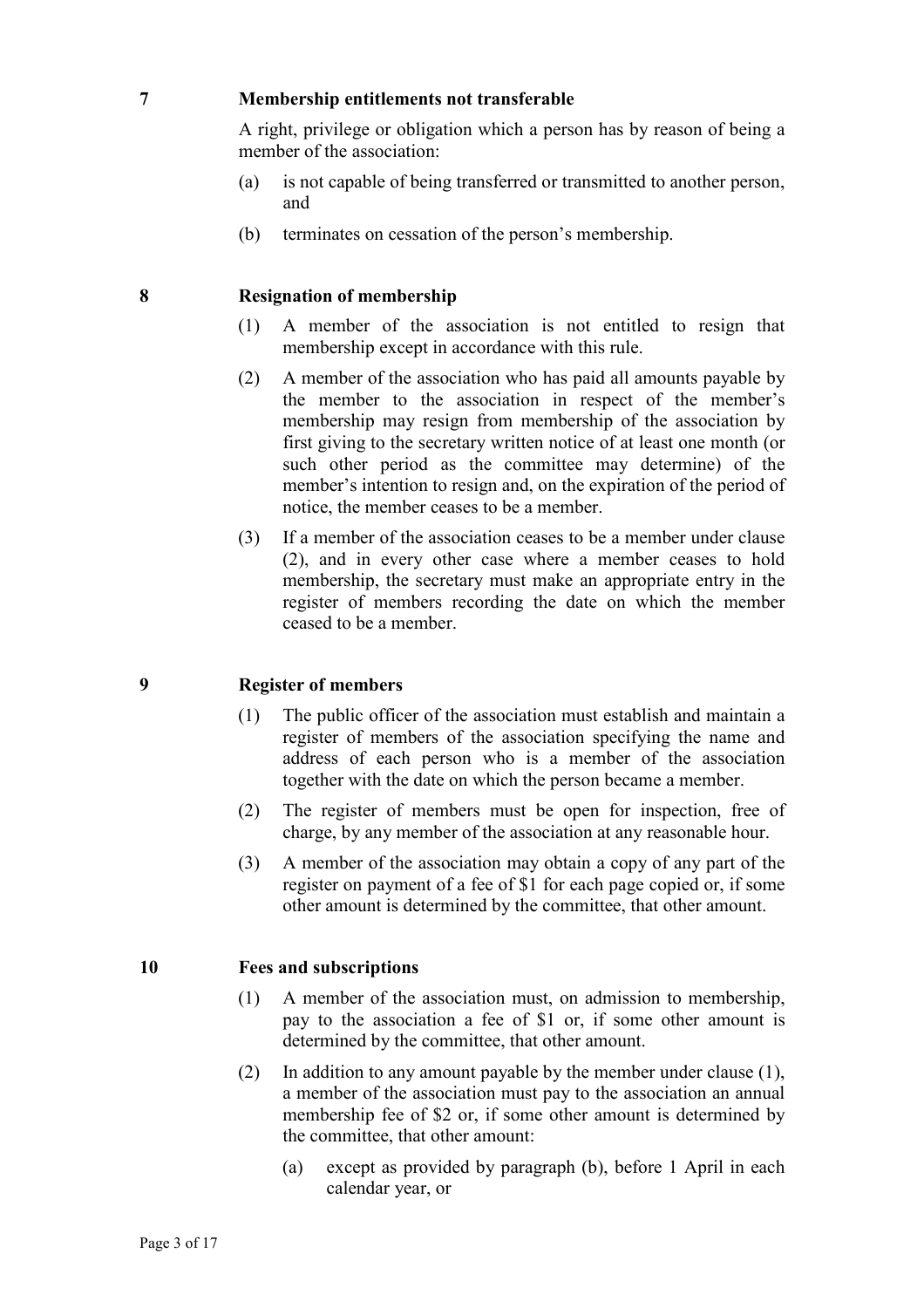(b) if the member becomes a member on or after 1 April in any calendar year – on becoming a member and before 1 April in each succeeding calendar year.

# 11 Members' liabilities

 The liability of a member of the association to contribute towards the payment of the debts and liabilities of the association or the costs, charges and expenses of the winding up of the association is limited to the amount, if any, unpaid by the member in respect of membership of the association as required by rule 8.

# 12 Resolution of internal disputes

- (1) Disputes between members (in their capacity as members) of the association, and disputes between members and the association, are to be referred to a community justice centre for mediation in accordance with the Community Justice Centres Act 1983.
- (2) At least 7 days before a mediation session is to commence, the parties are to exchange statements of the issues that are in dispute between them and supply copies to the mediator.

# 13 Disciplining of members

- (1) A complaint may be made to the committee by any person that a member of the association:
	- (a) has persistently refused or neglected to comply with a provision or provisions of these rules, or
	- (b) has persistently and wilfully acted in a manner prejudicial to the interests of the association.
- (2) On receiving such a complaint, the committee:
	- (a) must cause notice of the complaint to be served on the member concerned; and
	- (b) must give the member at least 14 days from the time the notice is served within which to make submissions to the committee in connection with the complaint, and
	- (c) must take into consideration any submissions made by the member in connection with the complaint.
- (3) The committee may, by resolution, expel the member from the association or suspend the member from membership of the association if, after considering the complaint and any submissions made in connection with the complaint, it is satisfied that the facts alleged in the complaint have been proved.
- (4) If the committee expels or suspends a member, the secretary must, within 7 days after the action is taken, cause written notice to be given to the member of the action taken, of the reasons given by the committee for having taken that action and of the member's right of appeal under rule 12.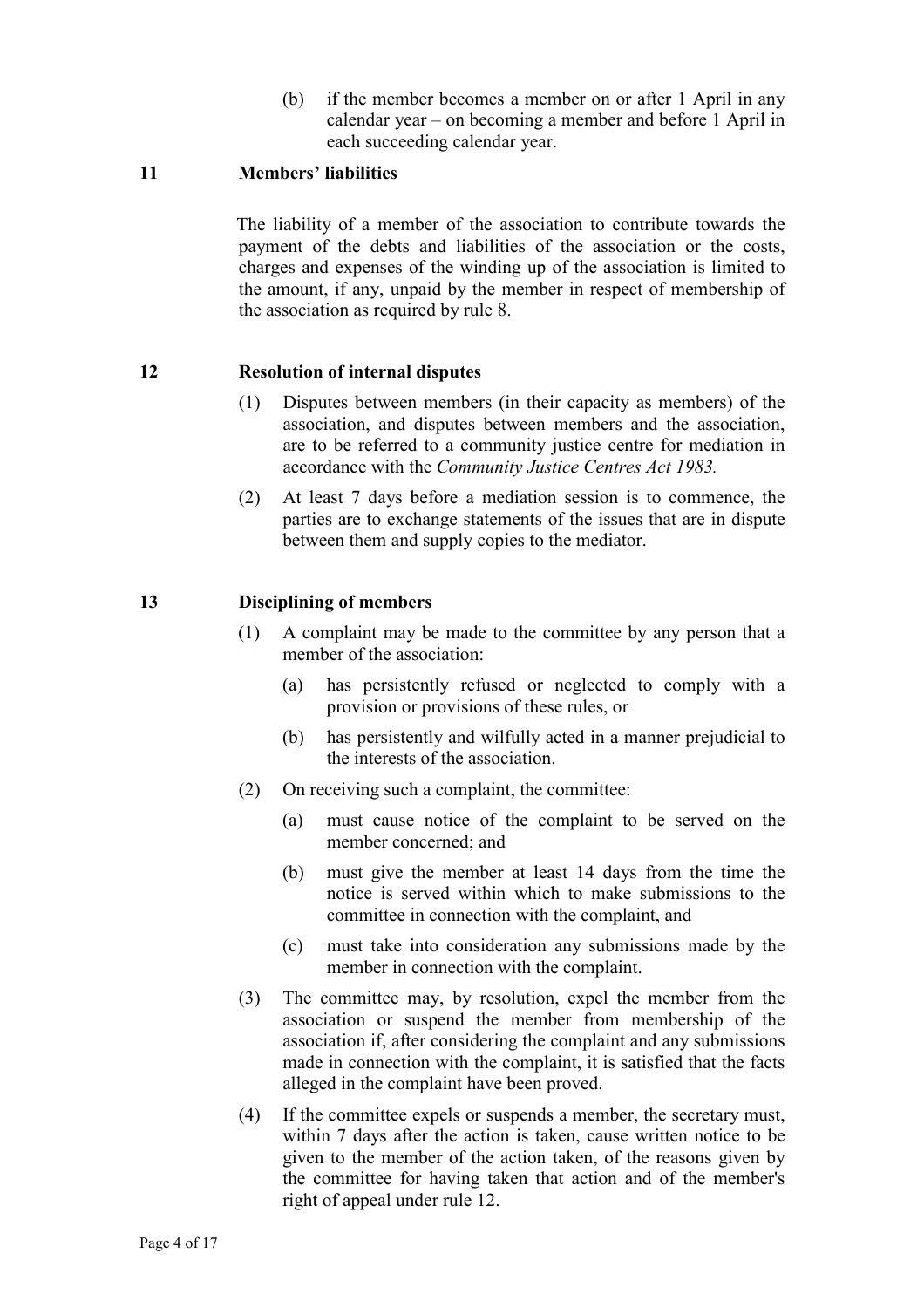- (5) The expulsion or suspension does not take effect:
	- (a) until the expiration of the period within which the member is entitled to appeal against the resolution concerned, or
	- (b) if within that period the member exercises the right of appeal, unless and until the association confirms the resolution under rule 12(5),

whichever is the latter.

#### 14 Right of appeal of disciplined member

- (1) A member may appeal to the association in general meeting against a resolution of the committee under rule 11, within 7 days after notice of the resolution is served on the member, by lodging with the secretary a notice to that effect.
- (2) The notice may, but need not, be accompanied by a statement of the grounds on which the member intends to rely for the purposes of the appeal.
- (3) On receipt of a notice from a member under clause (1), the secretary must notify the committee which is to convene a general meeting of the association to be held within 28 days after the date on which the secretary received the notice.
- (4) At a general meeting of the association convened under clause (3):
	- (a) no business other than the question of the appeal is to be transacted, and
	- (b) the committee and the member must be given the opportunity to state their respective cases orally or in writing, or both, and
	- (c) the members present are to vote by secret ballot on the question of whether the resolution should be confirmed or revoked.
- (5) If at the general meeting the association passes a special resolution in favour of the confirmation of the resolution, the resolution is confirmed.

# Part 3 The committee

#### 15 Powers of the committee

The committee is to be called the committee of management of the association and, subject to the Act, the Regulation and these rules and to any resolution passed by the association in general meeting:

- (a) is to control and manage the affairs of the association, and
- (b) may exercise all such functions as may be exercised by the association, other than those functions that are required by these rules to be exercised by a general meeting of members of the association, and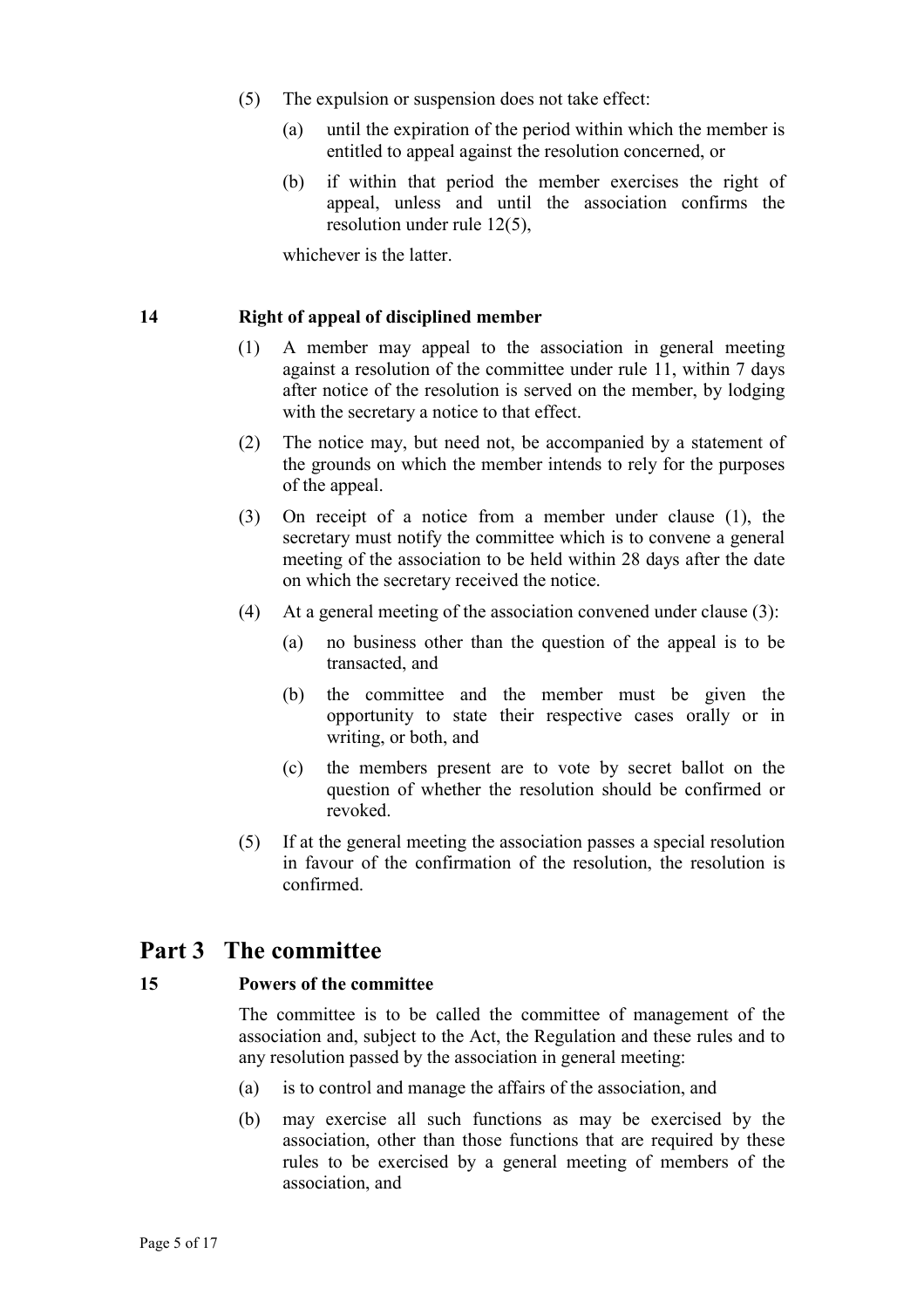(c) has power to perform all such acts and do all such things as appear to the committee to be necessary or desirable for the proper management of the affairs of the association.

#### 16 Constitution and membership

- (1) Subject in the case of the first members of the committee to section 21 of the Act, the committee is to consist of:
	- (a) the office-bearers of the association, and
	- (b) 3 ordinary members,

each of whom is to be elected at the annual general meeting of the association under rule 15.

- (2) The office-bearers of the association are to be:
	- (a) the convenor
	- (b) the editor
	- (c) the treasurer, and
	- (d) the secretary
- (3) Each member of the committee is, subject to these rules, to hold office until the conclusion of the annual general meeting following the date of the member's election, but is eligible for re-election.
- (4) In the event of a casual vacancy occurring in the membership of the committee, the committee may appoint a member of the association to fill the vacancy and the member so appointed is to hold office, subject to these rules, until the conclusion of the annual general meeting next following the date of the appointment.

#### 17 Election of members

- (1) Nominations of candidates for election as office-bearers of the association or as ordinary members of the committee:
	- (a) must be made in writing, signed by 2 members of the association and accompanied by the written consent of the candidate (which may be endorsed on the form of the nomination), and
	- (b) must be delivered to the secretary of the association before the advertised starting time of the annual general meeting at which the election is to take place.
- (2) If insufficient nominations are received to fill all vacancies on the committee, the candidates nominated are taken to be elected and any vacant positions remaining on the committee are taken to be casual vacancies.
- (3) If the number of nominations received is equal to the number of vacancies to be filled, the persons nominated are taken to be elected.
- (4) If the number of nominations received exceeds the number of vacancies to be filled, a ballot is to be held.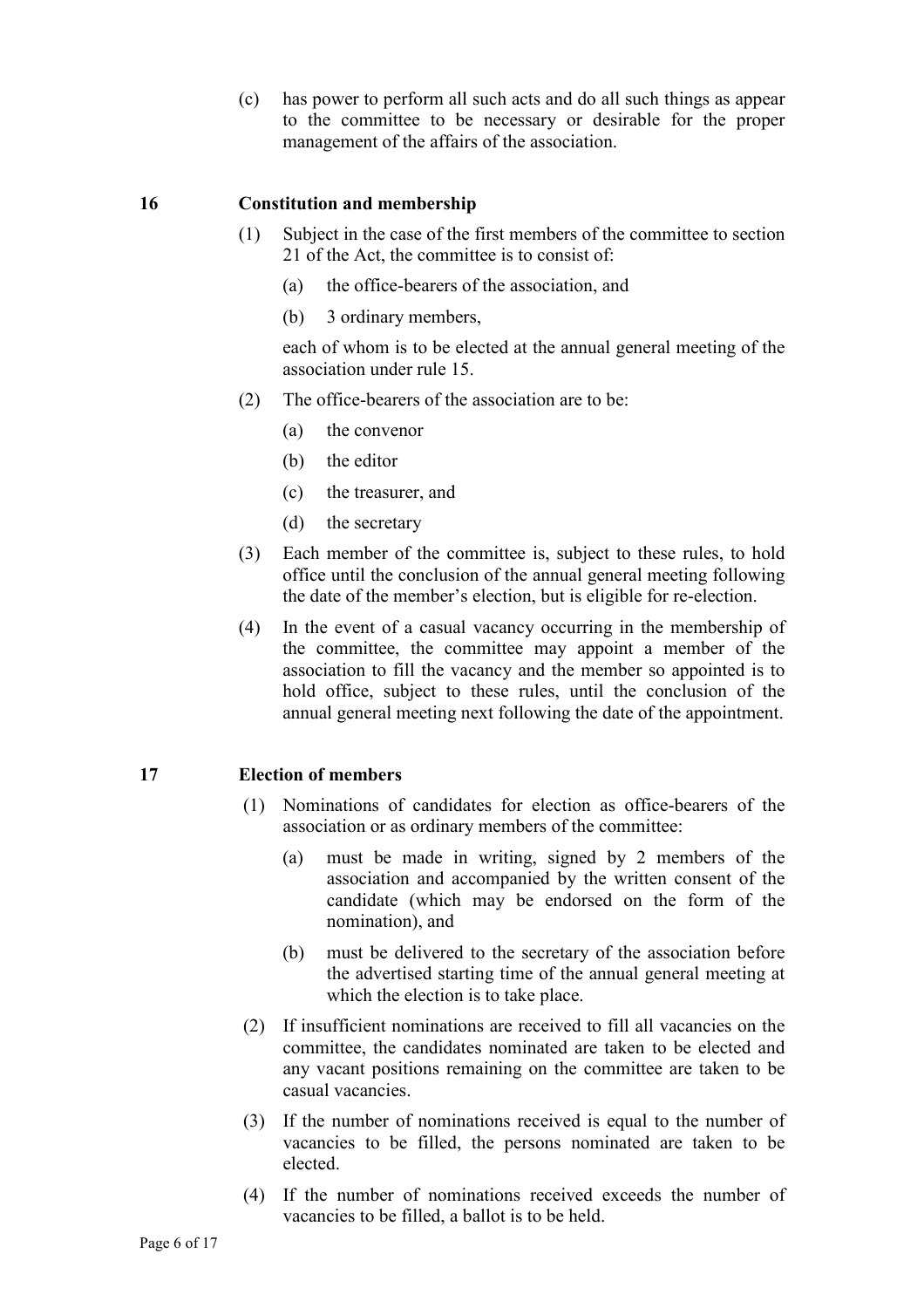(5) The ballot for the election of office-bearers and ordinary members of the committee is to be conducted at the annual general meeting in such usual and proper manner as the committee may direct.

#### 18 Secretary

- (1) the secretary of the association must, as soon as practicable after being appointed as secretary, lodge notice with the association of his or her address.
- (2) It is the duty of the secretary to keep minutes of:
	- (a) all appointments of office-bearers and members of the committee,
	- (b) the names of members of the committee present at a committee meeting or a general meeting, and
	- (c) all proceedings at committee meetings and general meetings.
- (3) Minutes of proceedings at a meeting must be signed by the chairperson of the meeting or by the chairperson of the next succeeding meeting.

#### 19 Treasurer

It is the duty of the treasurer of the association to ensure:

- (a) that all money due to the association is collected and received and that all payments authorised by the association are made, and
- (b) that correct books and accounts are kept showing the financial affairs of the association, including full details of all receipts and expenditure connected with the activities of the association.

#### 20 Casual vacancies

For the purposes of these rules, a casual vacancy in the office of a member of the committee occurs if the member:

- (a) dies, or
- (b) ceases to be a member of the association, or
- (c) becomes an insolvent under administration within the meaning of the Corporations Act 2001 of the Commonwealth, or
- (d) resigns office by notice in writing given to the secretary, or
- (e) is removed from office under rule 19, or
- (f) becomes a mentally incapacitated person, or
- (g) is absent without the consent of the committee from all meetings of the committee held during a period of 6 months.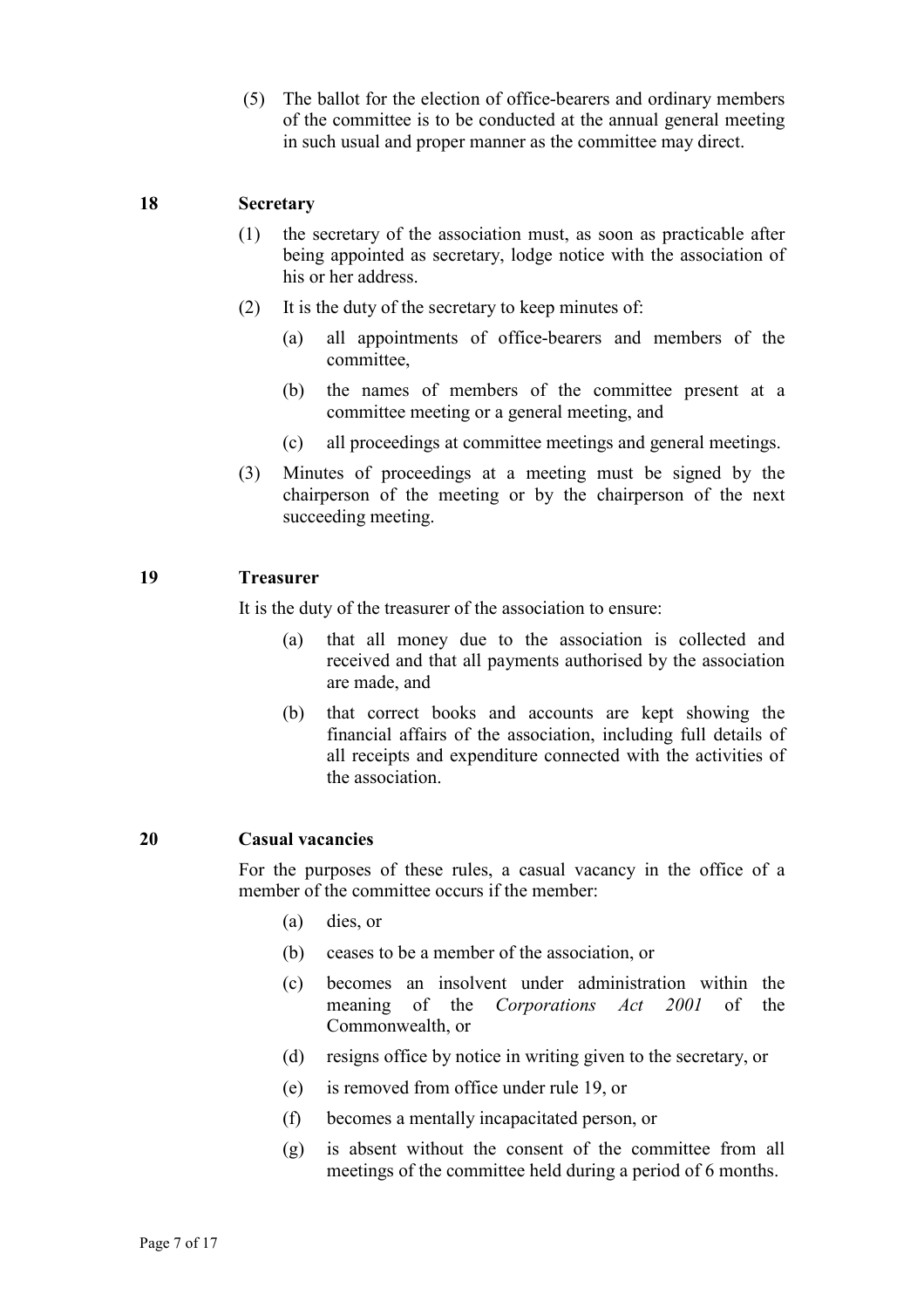# 21 Removal of member

- (1) The association in general meeting may by resolution remove any member of the committee from the office of member before the expiration of the member's term of office and may by resolution appoint another person to hold office until the expiration of the term of office of the member so removed.
- (2) If a member of the committee to whom a proposed resolution referred to in clause (1) relates makes representations in writing to the secretary or convenor (not exceeding a reasonable length) and requests that the representation be notified to the members of the association, the secretary or the convenor may send a copy of the representations to each member of the association or, if the representations are not so sent, the member is entitled to require that the representations be read out at the meeting at which the resolution is considered.

# 22 Meetings and quorum

- (1) The committee must meet at least 3 times in each period of 12 months at such place and time as the committee may determine.
- (2) Additional meetings of the committee may be convened by the convenor or by any member of the committee.
- (3) Oral or written notice of a meeting of the committee must be given by the secretary to each member of the committee at least 48 hours (or such other period as many be unanimously agreed on by the members of the committee) before the time appointed for the holding of the meeting.
- (4) Notice of a meeting given under clause (3) must specify the general nature of the business to be transacted at the meeting and no business other than that business is to be transacted at the meeting, except business which the committee members present at the meeting unanimously agree to treat as urgent business.
- (5) Any 3 members of the committee constitute a quorum for the transaction of the business of a meeting of the committee.
- (6) No business is to be transacted by the committee unless a quorum is present and if, within half an hour of the time appointed for the meeting, a quorum is not present, the meeting is to stand adjourned to a place and time to be determined by the committee members.
- (7) If at the adjourned meeting a quorum is not present within half an hour of the time appointed for the meeting, the meeting is to be dissolved.
- (8) At a meeting of the committee:
	- (a) the convenor is to preside, or
	- (b) if the convenor is absent or unwilling to act, such one of the remaining members of the committee as may be chosen by the members present at the meeting is to preside.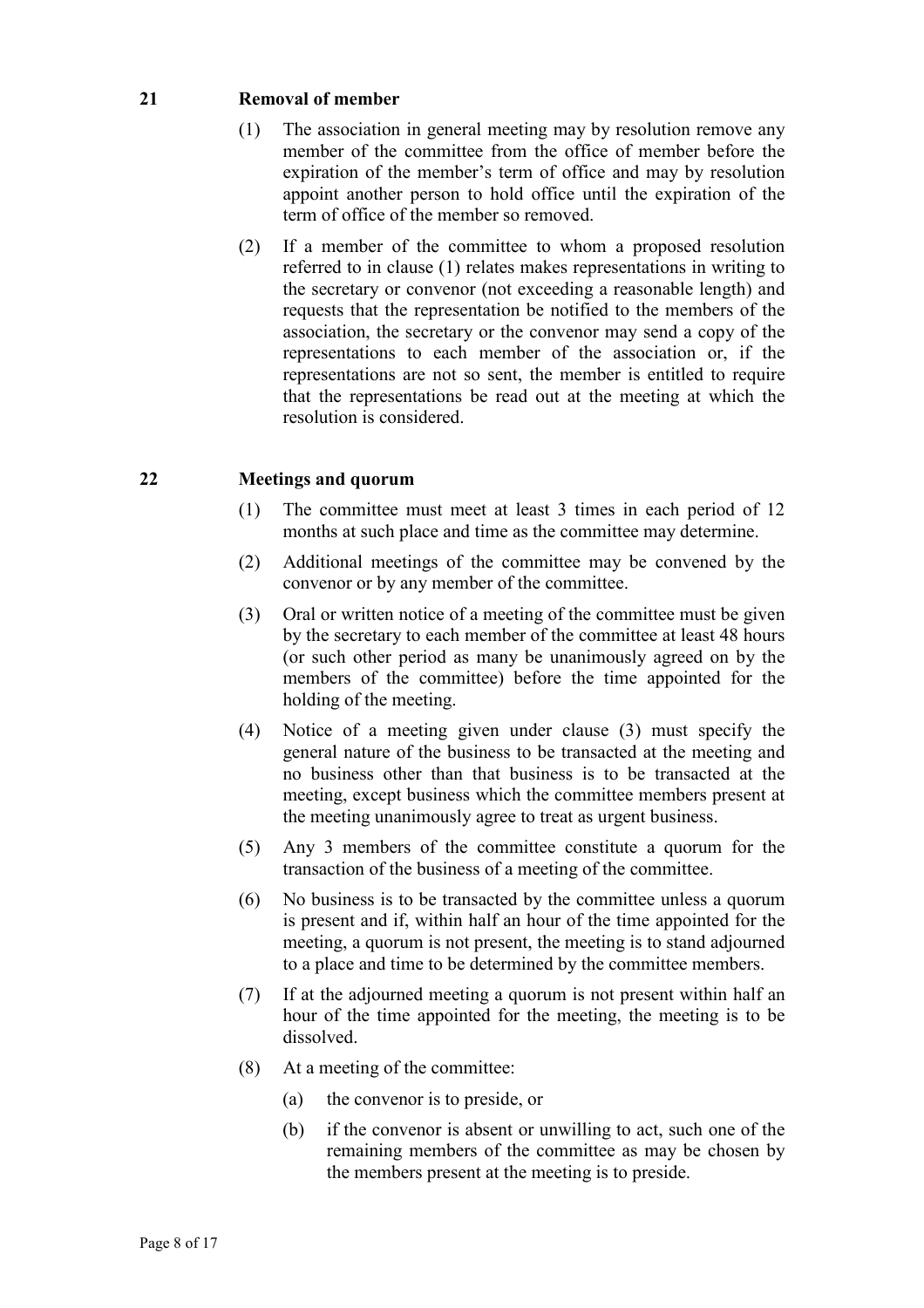#### 23 Delegation by committee to sub-committee

- (1) The committee may, by instrument in writing, delegate to one or more sub-committees (consisting of such member or members of the association as the committee thinks fit) the exercise of such of the functions of the committee as are specified in the instrument, other than:
	- (a) this power of delegation, and
	- (b) a function which is a duty imposed on the committee by the Act or by any other law.
- (2) A function the exercise of which has been delegated to a subcommittee under this rule may, while the delegation remains unrevoked, be exercised from time to time by the sub-committee in accordance with the terms of the delegation.
- (3) A delegation under this section may be made subject to such conditions or limitations as to the exercise of any function, or as to time or circumstances, as may be specified in the instrument of delegation.
- (4) Despite any delegation under this rule, the committee may continue to exercise any function delegated.
- (5) Any act or thing done or suffered by a sub-committee acting in the exercise of a delegation under this rule has the same force and effect as it would have if it had been done or suffered by the committee.
- (6) The committee may, by instrument in writing, revoke wholly or in part any delegation under this rule.
- (7) A sub-committee may meet and adjourn, as it thinks proper.

# 24 Voting and decisions

- (1) Questions arising at a meeting of the committee or of any subcommittee appointed by the committee are to be determined by a majority of the votes of members of the committee or subcommittee present at the meeting.
- (2) Each member present at a meeting of the committee or of any subcommittee appointed by the committee (including the person presiding at the meeting) is entitled to one vote but, in the event of an equality of votes on any question, the person presiding may exercise a second or casting vote.
- (3) Subject to rule 20(5), the committee may act despite any vacancy on the committee.
- (4) Any act or thing done or suffered, or purporting to have been done or suffered, by the committee or by a sub-committee appointed by the committee, is valid and effectual despite any defect that may afterwards be discovered in the appointment or qualification of any member of the committee or sub-committee.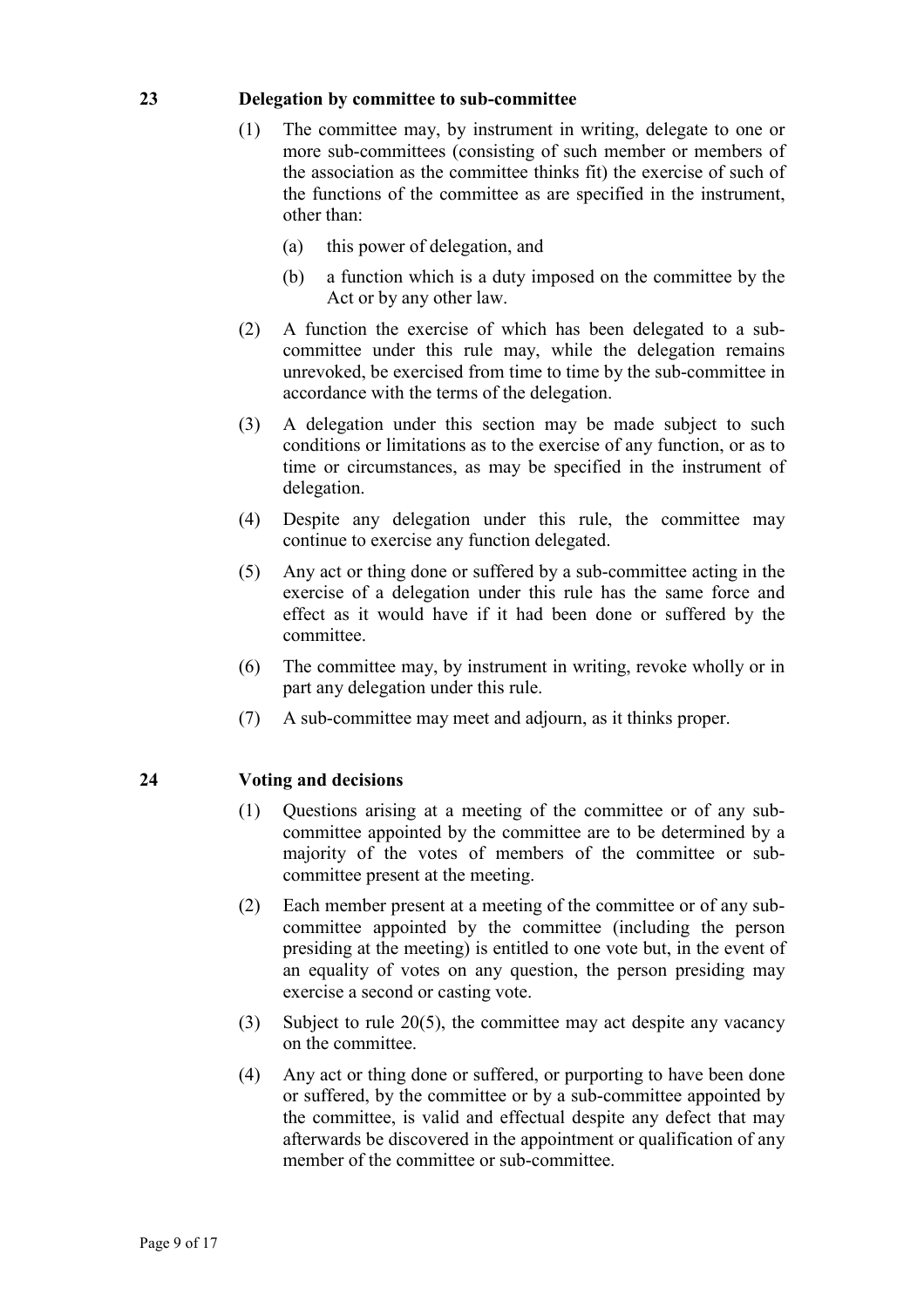# Part 4 General meeting

# 25 Annual general meetings – holding of

- (1) With the exception of the first annual general meeting of the association, the association must, at least once in each calendar year and within the period of 6 months after the expiration of each financial year of the association, convene an annual general meeting of its members.
- (2) The association must hold its first annual general meeting:
	- (a) within the period of 18 months after its incorporation under the Act, and
	- (b) within the period of 6 months after the expiration of the first financial year of the association.
- (3) Clauses (1) and (2) have effect subject to any extension or permission granted by the Commissioner under section 26(3) of the Act.

#### 26 Annual general meetings – calling of and business at

- (1) The annual general meeting of the association is, subject to the Act and to rule 23, to be convened on such date and at such place and time as the committee thinks fit.
- (2) In addition to any other business which may be transacted at an annual general meeting, the business of an annual general meeting is to include the following:
	- (a) to confirm the minutes of the last preceding annual general meeting and of any special general meeting held since that meeting,
	- (b) to receive from the committee reports on the activities of the association during the last preceding financial year,
	- (c) to elect office-bearers of the association and ordinary members of the committee,
	- (d) to receive and consider the statement which is required to be submitted to members under section 26(6) of the Act.
- (3) An annual general meeting must be specified as such in the notice convening it.

# 27 Special general meetings – calling of

- (1) The committee may, whenever it thinks fit, convene a special general meeting of the association.
- (2) The committee must, on the requisition in writing of at least 5 per cent of the total number of members, convene a special general meeting of the association.
- (3) A requisition of members for a special general meeting:
	- (a) must state the purpose or purposes of the meeting, and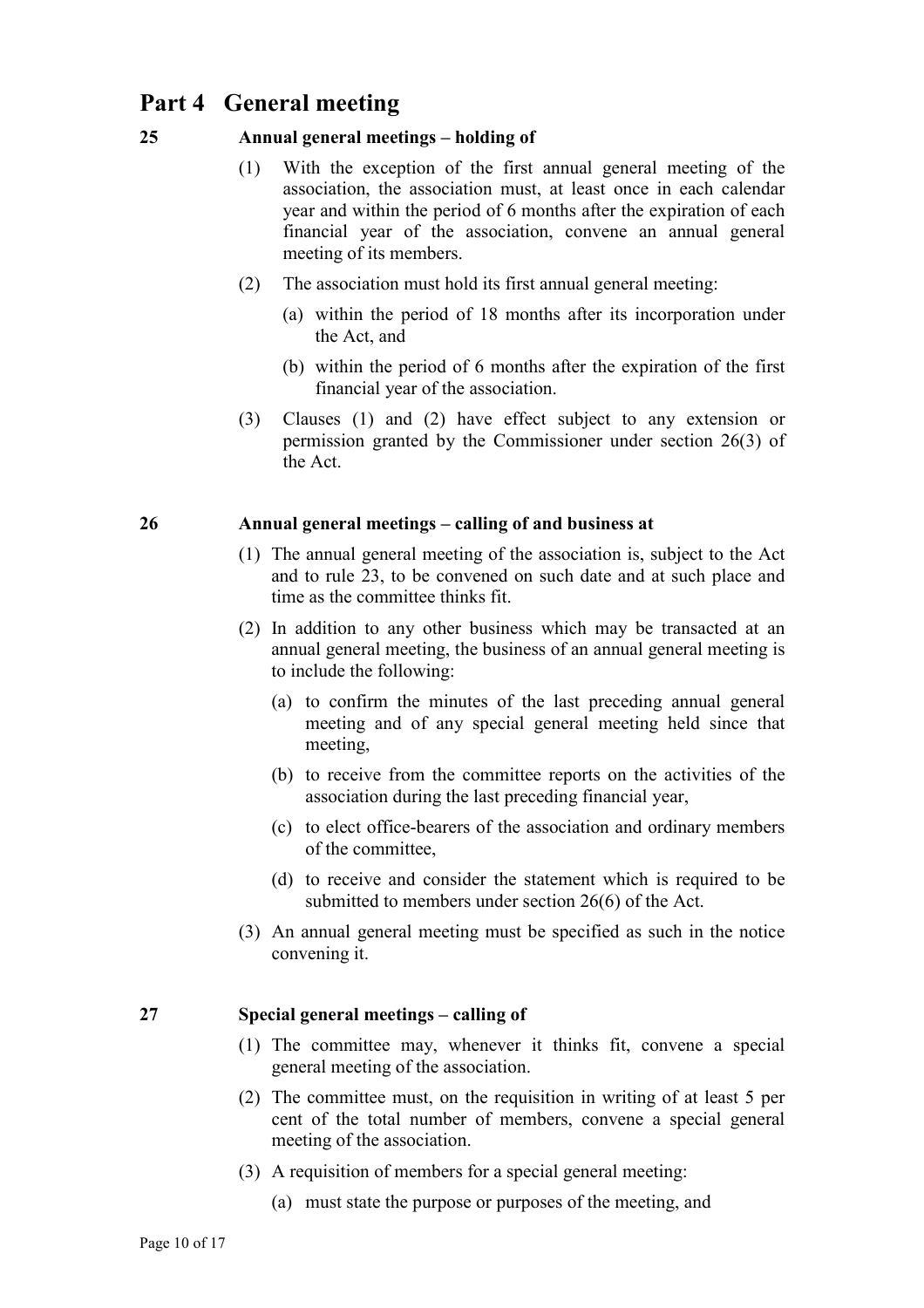- (b) must be signed by the members making the requisition, and
- (c) must be lodged with the secretary, and
- (d) may consist of several documents in a similar form, each signed by one or more of the members making the requisition.
- (4) If the committee fails to convene a special general meeting to be held within 1 month after that date on which a requisition of members for the meeting is lodged with the secretary, any one or more of the members who made the requisition may convene a special general meeting to be held not later than 3 months after that date.
- (5) A special general meeting convened by a member or members as referred to in clause (4) must be convened as nearly as is practicable in the same manner as general meetings are convened by the committee and any member who consequently incurs expenses is entitled to be reimbursed by the association for any expense so incurred.

#### 28 Notice

- (1) Except if the nature of the business proposed to be dealt with at a general meeting requires a special resolution of the association, the secretary must, at least 14 days before the date fixed for the holding of the general meeting, give a notice to each member specifying the place, date and time of the meeting and the nature of the business proposed to be transacted at the meeting.
- (2) If the nature of the business proposed to be dealt with at a general meeting requires a special resolution of the association, the secretary must, at least 21 days before the date fixed for the holding of the general meeting, cause notice to be given to each member specifying, in addition to the matter required under clause (1), the intention to propose the resolution as a special resolution.
- (3) No business other than that specified in the notice convening a general meeting is to be transacted at the meeting except, in the case of an annual general meeting, business which may be transacted under rule 24(2).
- (4) A member desiring to bring any business before a general meeting may give notice in writing of that business to the secretary who must include that business in the next notice calling a general meeting given after receipt of the notice from the member.

#### 29 Procedure

- (1) No item of business is to be transacted at a general meeting unless a quorum of members entitled under these rules to vote is present during the time the meeting is considering that item.
- (2) Five members present in person (being members entitled under these rules to vote at a general meeting) constitute a quorum for the transaction of the business of a general meeting.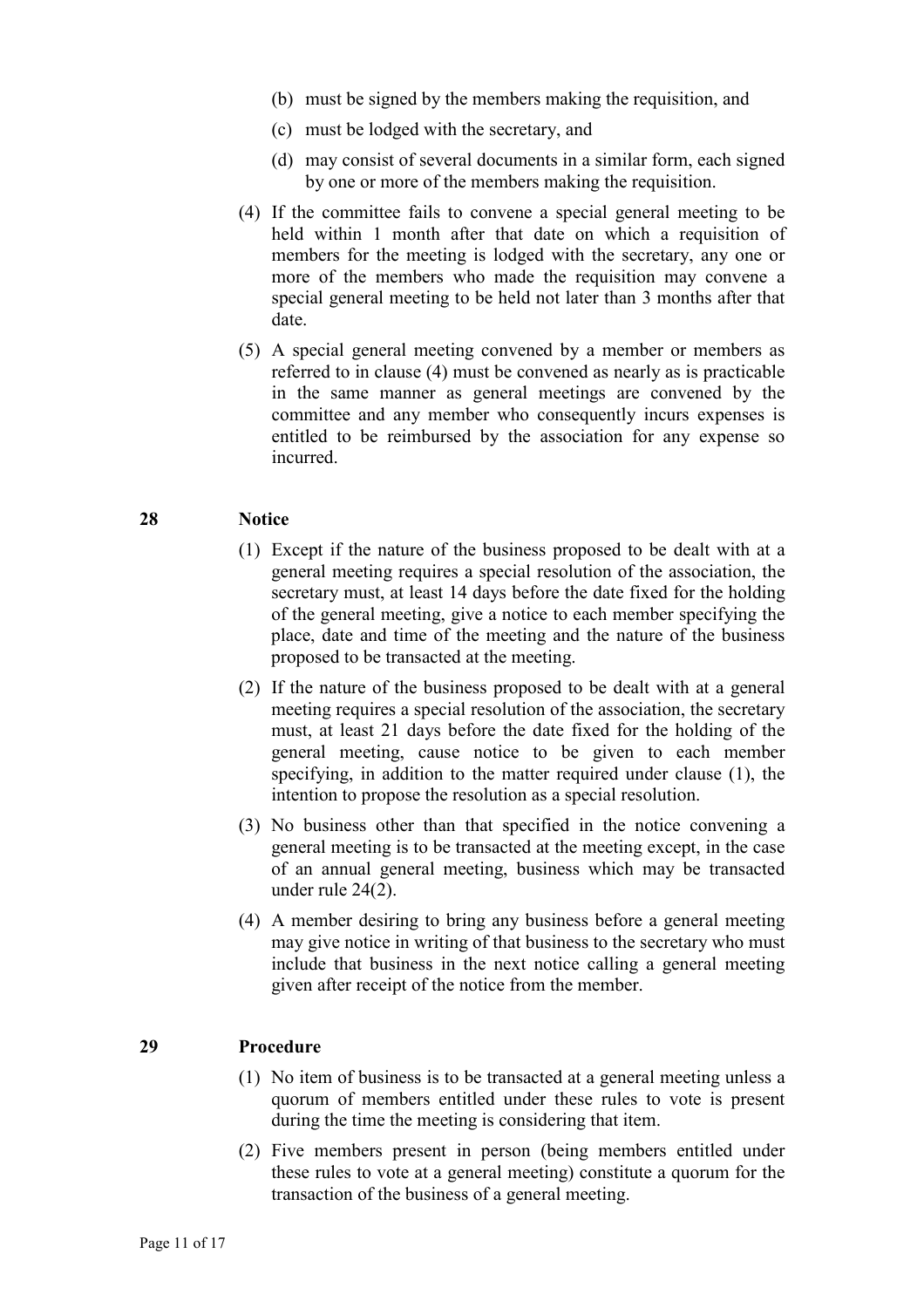- (3) If within half an hour after the appointed time for the commencement of a general meeting a quorum is not present, the meeting:
	- (a) if convened on the requisition of members, is to be dissolved,

and

- (b) in any other case, is to stand adjourned to the same day in the following week at the same time and (unless another place is specified at the time of the adjournment by the person presiding at the meeting or communicated by written notice to members given before the day to which the meeting is adjourned) at the same place.
- (4) If at the adjourned meeting a quorum is not present within half an hour after the time appointed for the commencement of the meeting, the members present (being at least 3) is to constitute a quorum.

# 30 Presiding member

- (1) The convenor is to preside as chairperson at each general meeting of the association.
- (2) If the convenor is absent or unwilling to act, the members present must elect one of their number to preside as chairperson at the meeting.

# 31 Adjournment

- (1) The chairperson of a general meeting at which a quorum is present may, with the consent of the majority of members present at the meeting, adjourn the meeting from time to time and place to place, but no business is to be transacted at an adjourned meeting other than the business left unfinished at the meeting at which the adjournment took place.
- (2) If a general meeting is adjourned for 14 days or more, the secretary must give written or oral notice of the adjourned meeting to each member of the association stating the place, date and time of the meeting and the nature of the business to be transacted at the meeting.
- (3) Except as provided in clauses (1) and (2), notice of an adjournment of a general meeting or of the business to be transacted at an adjourned meeting is not required to be given.

# 32 Making of decisions

(1) A question arising at a general meeting of the association is to be determined on a show of hands and, unless before or on the declaration of the show of hands a poll is demanded, a declaration by the chairperson that a resolution has, on a show of hands, been carried or carried unanimously or carried by a particular majority or lost, or an entry to that effect in the minute book of the association,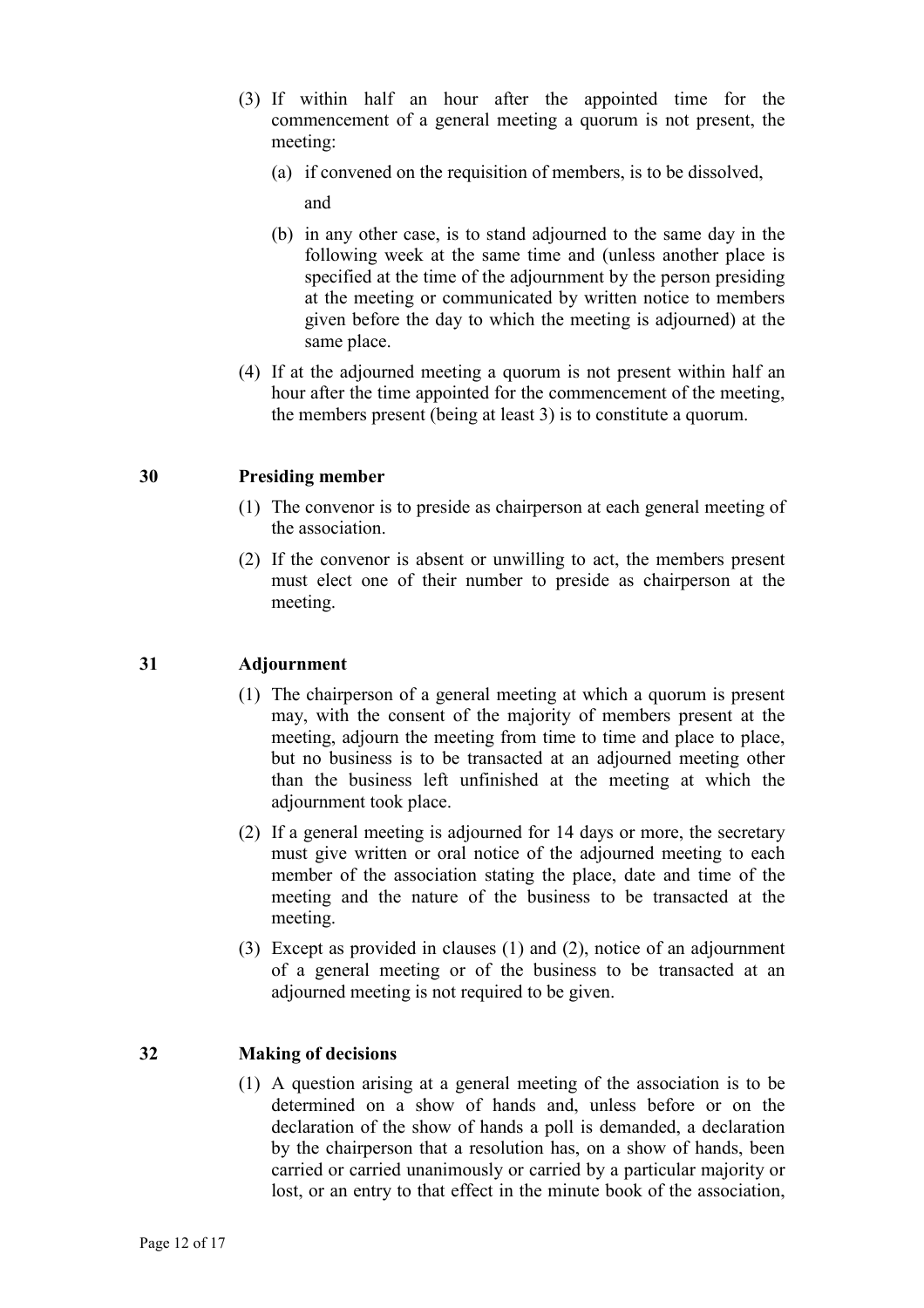is evidence of the fact without proof of the number or proportion of the votes recorded in favour of or against that resolution.

- (2) At a general meeting of the association, a poll may be demanded by the chairperson or by at least 3 members present in person or by proxy at the meeting.
- (3) If a poll is demanded at a general meeting, the poll must be taken;
	- (a) immediately in the case of a poll which relates to the election of the chairperson of the meeting or to the question of an adjournment, or
	- (b) in any other case, in such manner and at such time before the close of the meeting as the chairperson directs,

and the resolution of the poll on the matter is taken to be the resolution of the meeting on that matter.

#### 33 Special resolution

A resolution of the association is a special resolution:

- (a) if it is passed by a majority which comprises at least threequarters of such members of the association as, being entitled under these rules so to do, vote in person or by proxy at a general meeting of which at least 21 days' written notice specifying the intention to propose the resolution as a special resolution was given in accordance with these rules, or
- (b) where it is made to appear to the Commissioner that it is not practicable for the resolution to be passed in the manner specified in paragraph (a) if the resolution is passed in a manner specified by the Commissioner.

#### 34 Voting

- (1) On any question arising at a general meeting of the association a member has one vote only.
- (2) All votes must be given personally or by proxy but no member may hold more than 5 proxies.
- (3) In the case of an equality of votes on a question at a general meeting, the chairperson of the meeting is entitled to exercise a second or casting vote.
- (4) A member or proxy is not entitled to vote at any general meeting of the association unless all money due and payable by the member or proxy to the association has been paid, other than the amount of the annual subscription payable in respect of the then current year.

#### 35 Appointment of proxies

(1) Each member is to be entitled to appoint another member as proxy by notice given to the secretary no later than 24 hours before the time of the meeting in respect of which the proxy is appointed.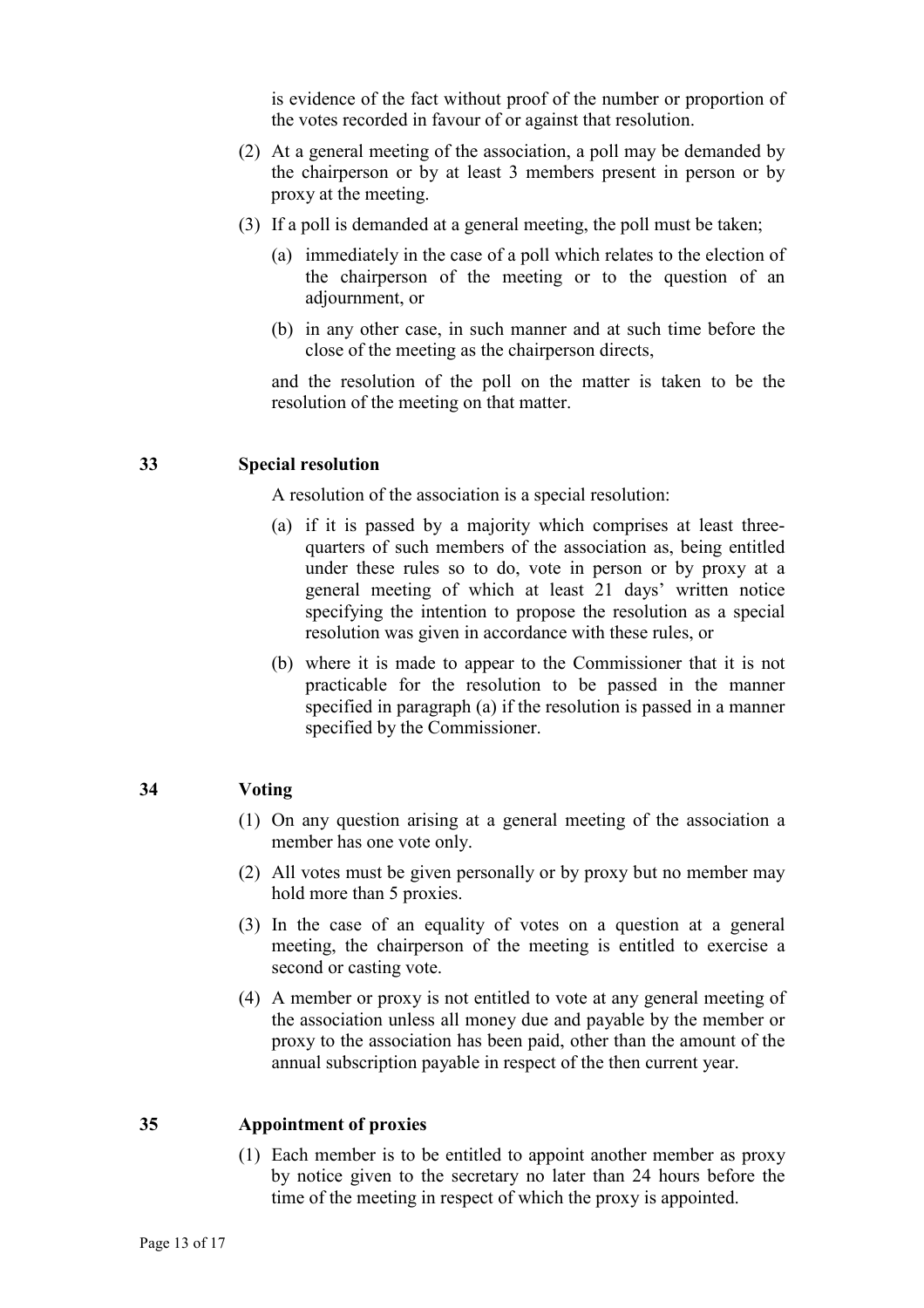(2) The notice appointing the proxy is to be in the form set out in Appendix 2 to these rules.

# Part 5 Miscellaneous

#### 36 Insurance

The association may effect and maintain insurance.

# 37 Funds – source

- (1) The funds of the association are to be derived from entrance fees and annual subscriptions of members, donations and, subject to any resolution passed by the association in general meeting, such other sources as the committee determines.
- (2) All money received by the association must be deposited as soon as practicable and without deduction to the credit of the association's bank account.
- (3) The association must, as soon as practicable after receiving any money, issue an appropriate receipt.

#### 38 Funds – management

- (1) Subject to any resolution passed by the association in general meeting, the funds of the association are to be used in pursuance of the objects of the association in such manner as the committee determines.
- (2) All cheques, drafts, bills of exchange, promissory notes and other negotiable instruments must be signed by any 2 members of the committee or employees of the association, being members or employees authorised to do so by the committee.

#### 39 Alteration of objects and rules

The statement of objects and these rules may be altered, rescinded or added to only by a special resolution of the association.

# 40 Winding-up

The Association may be wound up by two-thirds majority resolution of a General Meeting of which one month's notice has been given. Its funds on winding-up shall be paid to a cultural organisation as determined by the General Meeting.

#### 41 Common seal

(1) The common seal of the association must be kept in the custody of the public officer.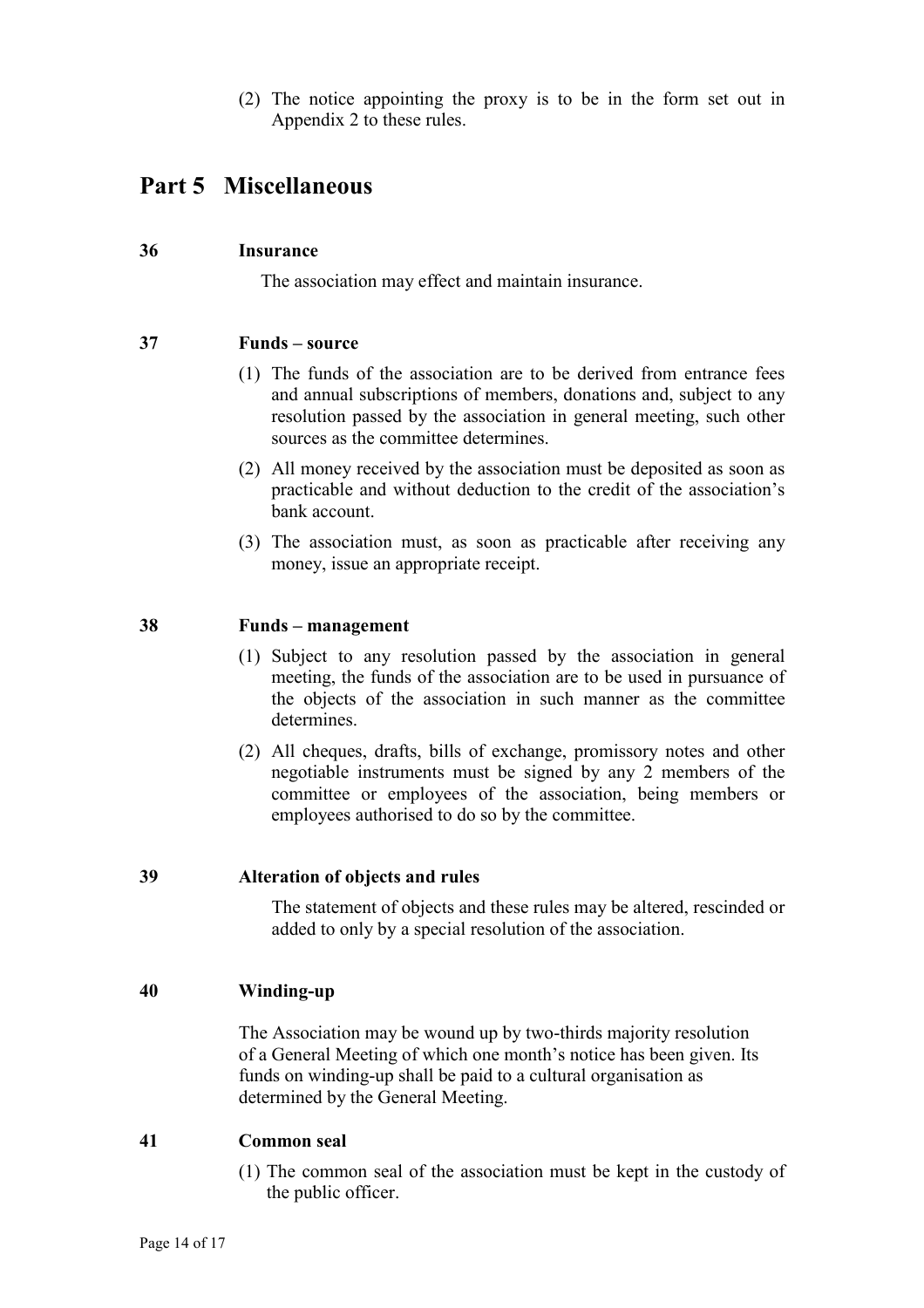(2) The common seal must not be affixed to any instrument except by the authority of the committee and the affixing of the common seal must be attested by the signatures either of 2 members of the committee or of 1 member of the committee and of the public officer or secretary.

#### 42 Custody of books

Except as otherwise provided by these rules, the public officer must keep in his or her custody or under his or her control all records, books and other documents relating to the association.

# 43 Inspection of books

The records, books and other documents of the association must be open to inspection, free of charge, by a member of the association at any reasonable hour.

#### 44 Service of notices

- (1) For the purpose of these rules, a notice may be served on or given to a person:
	- (a) by delivering it to the person personally, or
	- (b) by sending it by pre-paid post to the address of the person, or
	- (c) by sending it by facsimile transmission or some other form of electronic transmission to an address specified by the person for giving or serving the notice.
- (2) for the purpose of these rules, a notice is taken, unless the contrary is proved, to have been given or served:
	- (a) in the case of a notice given or served personally, on the date on which it is received by the addressee, and
	- (b) in the case of a notice sent by pre-paid post, on the date when it would have been delivered in the ordinary course of post, and
	- (c) in the case of a notice sent by facsimile transmission or some other form of electronic transmission, on the date it was sent, or if the machine from which the transmission was sent produces a report indicating that the notice was sent on a later date, on that date.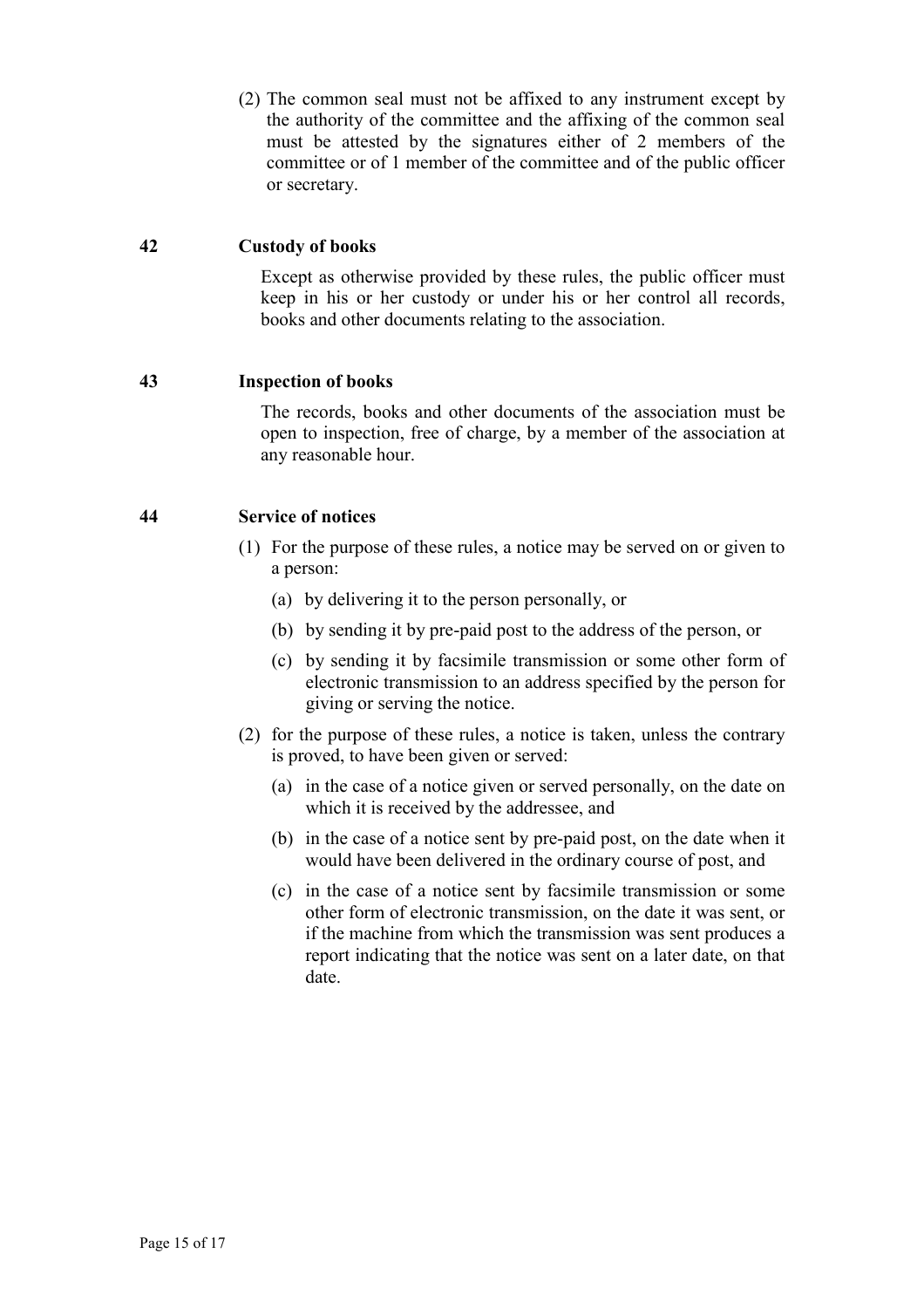# Appendix 1 (Rule 5 (1)) Comunn Gàidhlig Astràilia

(The Scottish Gaelic Association of Australia) PO Box A2259 Sydney South NSW 1235 www.ozgaelic.org fios@ozgaelic.org

Comunn Gàidhlig Astràilia (The Scottish Gaelic Association of Australia) is a non-profit organisation supporting the language and culture of Scottish Gaels in

Australia. Members include native speakers and learners of the Gaelic language. We welcome contact from anyone with an interest in these subjects.

# Application for membership

| Name                                                                                                                                             |  |
|--------------------------------------------------------------------------------------------------------------------------------------------------|--|
| <b>Address</b><br>Postcode                                                                                                                       |  |
| Fòn: (hm)  (wk)  (mobile)<br>Phone                                                                                                               |  |
| Email                                                                                                                                            |  |
| Knowledge of Gaelic (please tick whichever applies):                                                                                             |  |
| Native speaker  Fluent  Learner  Beginner  None                                                                                                  |  |
| Current involvement with Gaelic or Celtic cultural activities:                                                                                   |  |
|                                                                                                                                                  |  |
|                                                                                                                                                  |  |
| Tha ballrachd bhliadhnail a' cosg: \$30<br>Annual membership fee:                                                                                |  |
| Forms and payment to: PO Box A2259, Sydney South NSW 1235, Australia<br>Please make cheques or money orders payable to Comunn Gàidhlig Astràilia |  |
| Càit' an cuala sibh mu dheidhinn Comunn Gàidhlig Astràilia?<br>Where did you hear about CGA?                                                     |  |
|                                                                                                                                                  |  |